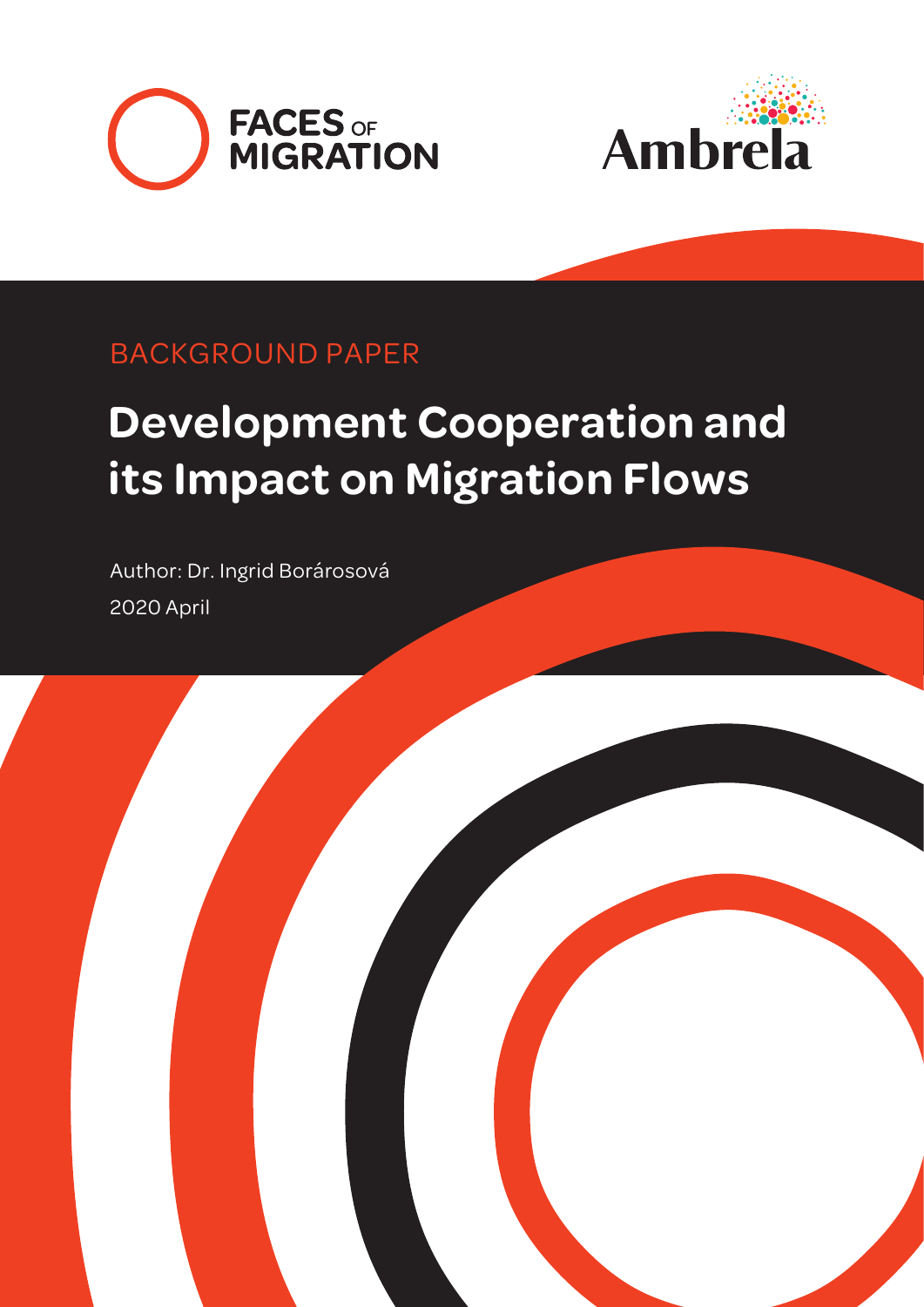

Author: Dr. Ingrid Borárosová, Researcher at Bratislava Policy Institute Graphic designer: Michal Šandrej



Funded by the European Union

This document has been produced with the financial assistance of the European Union. The contents of this document are the sole responsibility of Ambrela – Platform for Development Organisations and can under no circumstances be regarded as reflecting the position of the European Union.

This publication is part of the SDGs and Migration – Multipliers and Journalists Addressing Decision Makers and Citizens project which is realized in the framework of the Development Education and Awareness Raising (DEAR) programme.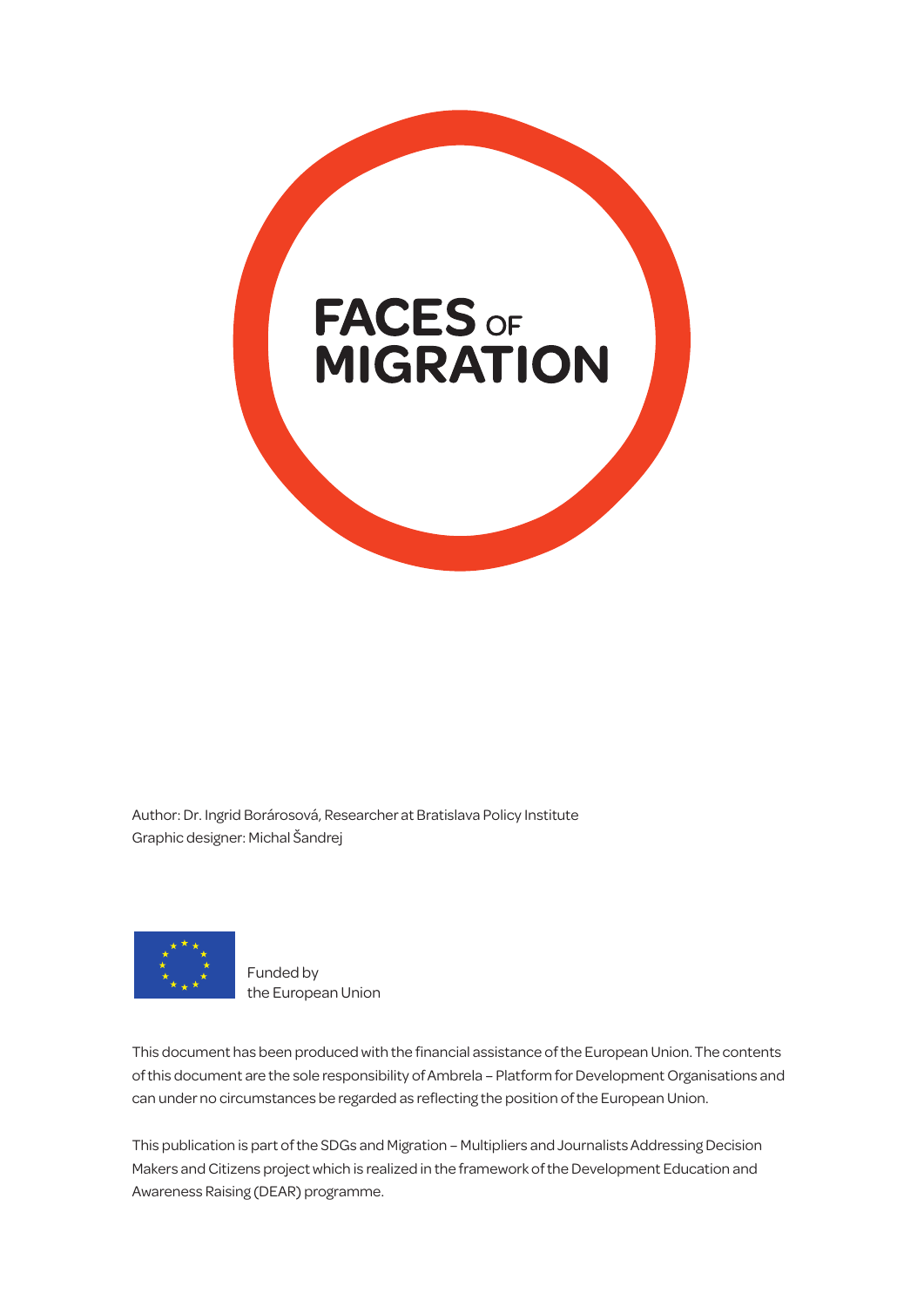## **Development Cooperation and its Impact on Migration Flows**

The current refugee crisis has forced many of the leading representatives and authorities to start taking into consideration the effects that this crisis brings with it, which ultimately could result in the flow of unmanaged migration onto the European continent. Even though migration is old as the human race itself, ongoing conflicts, climate change, hunger, economic crisis or political instability is forcing substantially large amounts of people to migrate to seek shelter, protection or looking for the opportunity to improve their lives somewhere else.

The refugee crisis has had and still continues to have such an effect and impact on European states, in such that the crisis in itself was able to split the ideologically and historically united European Union into two camps, either for or against migration. One camp recalling the solidarity over the refugee crisis represented mainly by the German approach and another camp partly represented by the Visegrad countries often portraying migrants as a threat to their culture, sovereignty, stability and economy. Despite the differences between their approach both camps were trying to answer several common questions such as, how to prevent such a crisis and how to stop and manage the flow of refugees and migrants entering Europe. All countries involved in dealing with the crisis have different ways of dealing with these questions, some more radical than others, but there is one common tool, which is quite often being overlooked, which is the humanitarian aid and development cooperation.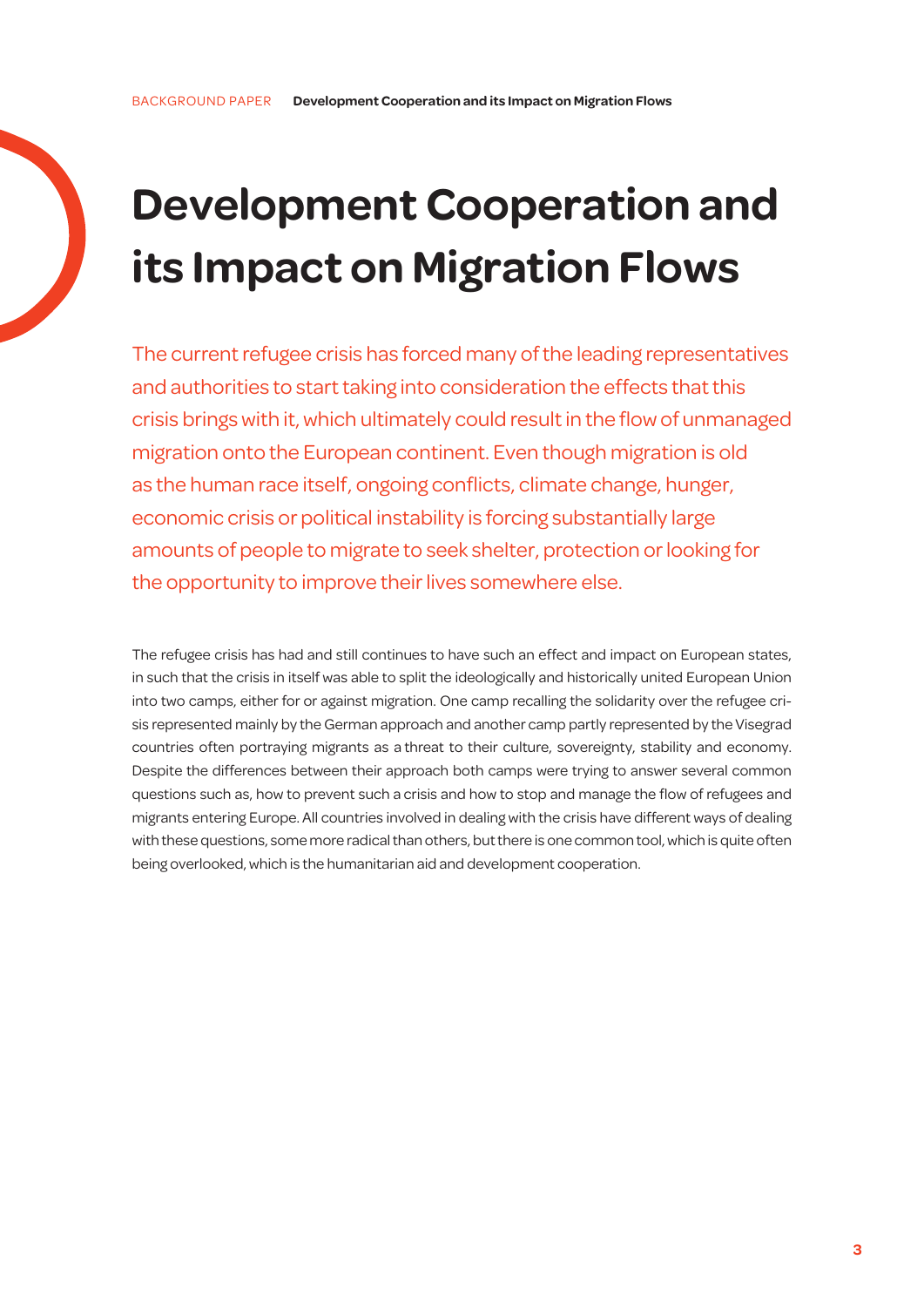#### **In Between Development and Migration**

In 2015 the European Union faced an enormous challenge, which raised more concerns than any of the other previous issues. Since then the number of migrants crossing the borders into The European Union by land or sea has dropped significantly, however we can assume that this has left scars on the image of The European Union as on open, liberal and united body. This also had an influence on the development of the future plans and precautionary measures that would be used, which was proposed and put into action not only by the European Union itself but also by the single national states. The migration crisis was pushed aside amongst the other problems such as climate change, nationalism etc., which was also visible during the survey carried out by the European Council on Foreign Relations and YouGOv, showing that migration was no longer the voters chief concern. That of course doesn't mean the panic which was spread by the migration crisis all over Europe should be ignored (Siegel, 2019). The interest of the authorities, policymakers and also that of the public shifted towards the causes of the mass movement of migrants, which very basically translates into creating conditions and supporting migrants in their home countries, so they would not be willing or tempted to migrate to Europe. As a result, the member states should get involved in some kind of "Marshall Plan for Africa", with the requirement from each member state to dedicate 10 percent of the Neighbourhood Development and International Cooperation Instrument to directly address issues of migration and where they begin. Part of the EU's next Multi-annual Financial Framework is dedicating support for "addressing the root causes of irregular migration and forced displacement" and to "support migration management and governance including the protection of refugees and migration rights". This idea however, is of course not welcomed by everyone and just as the migration crisis did, these proposals created a lot of questions and denial by single members states (Lanati, Reiner, 2017). The idea to expand management of migration outside the EU borders gained its clear contours in 2016 by signing a deal with Turkey on the technical cooperation initiatives and for example the training of Libyan border guards. In a bid reduce reasons to migrate directly due incentive to the shores of Europe has led European governments to spend billions of euros in aid to achieve these goals.

Even though the idea was widely promoted and positively received by many politicians and also by the general public, the fact is that the relationship between European aid and migration motives are far more complicated and complex, than simple economic injections to specific poor countries. The policy brief produced by the European Council on Foreign Relations briefly introduces some of the problems of this concept. Firstly, the economic situation can be seen as a major influence for driving migration, secondly, interaction between border security and development aid, non-developmental humanitarian aid and remittances can also work against long-term development objectives. The fact is that not all migration is driven by a poor economic situation, many refugees are fleeing persecution, conflict or war zones and or threats, also border restrictions are complicating the mobility and ran directly against the facilitation of legal migration and stability as the aims of the EU's Sahel Regional Action Plan for 2015-2020. Humanitarian aid, which is more popular than development cooperation is concentrating more to meet basic needs rather than long-term sustainable goals, while remittances can account for more than 20 percent of GDP in the countries such as Comoros, Gambia or Liberia, which tend to work against development objectives.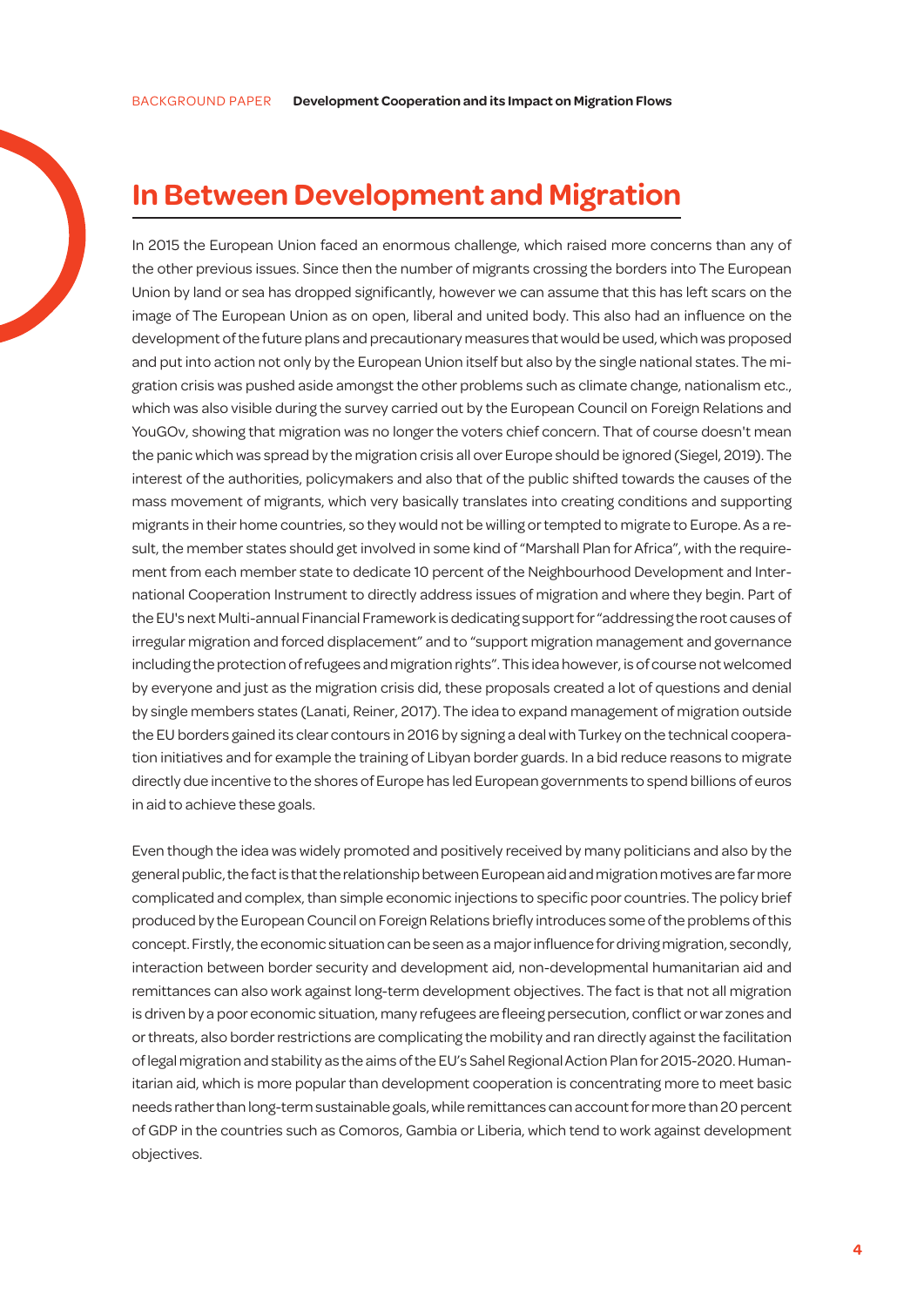#### **Financial support**

Let's take a closer look at the economic side of the problem. Extreme poverty has for a long time been considered to be the main driving factor for migration. At first sight, we can agree with this statement as it is very natural for any human being to seek a better life and better living standards and so follows the hypothesis that aid raises disposable incomes and that higher incomes in turn reduce emigration. To argue with this statement, when aid is distributed to increase domestic incomes, there is a high possibility that migration will increase as well, since more people can then afford to use their money for the purposes of migration. This shift only changes when the living standards, wages and conditions inside domestic countries can match the condition which would be offered to an individual working abroad.



**CHART 1: Association between development and migration**

Source: de Haas, H. 2010. Migration transitions: a theoretical and empirical inquiry into the developmental drivers of international migration.

This relationship was clearly indicated by De Haas (2010) or OECD (2017) study on the relationship and link of the development aid and its influence on migration. As we can see on the chart above the relationship between these two looks like an inverted U-shape. As the development increases, stocks of emigrants begin to rise until reaching a tipping point, where the level of the stock of emigrants decreases but still does not come close to the level of less developed countries. As we know, this is a long-term process as there are still inequalities not only within the European and African continents, but inside the eurozone as well. The research conducted by Lanati and Thiele from the period of 2004 to 2014 focusing on 25 donor and 129 recipient countries also proves the point, that to achieve long-term goals, there is the need to redistribute aid towards non-monetary objectives, such as education, healthcare, environment or reliable state institutions. This research provides clear evidence, that aid towards non-monetary objectives can be one of the answers for the goals of the development aid since it is influencing and reducing emigration from the country.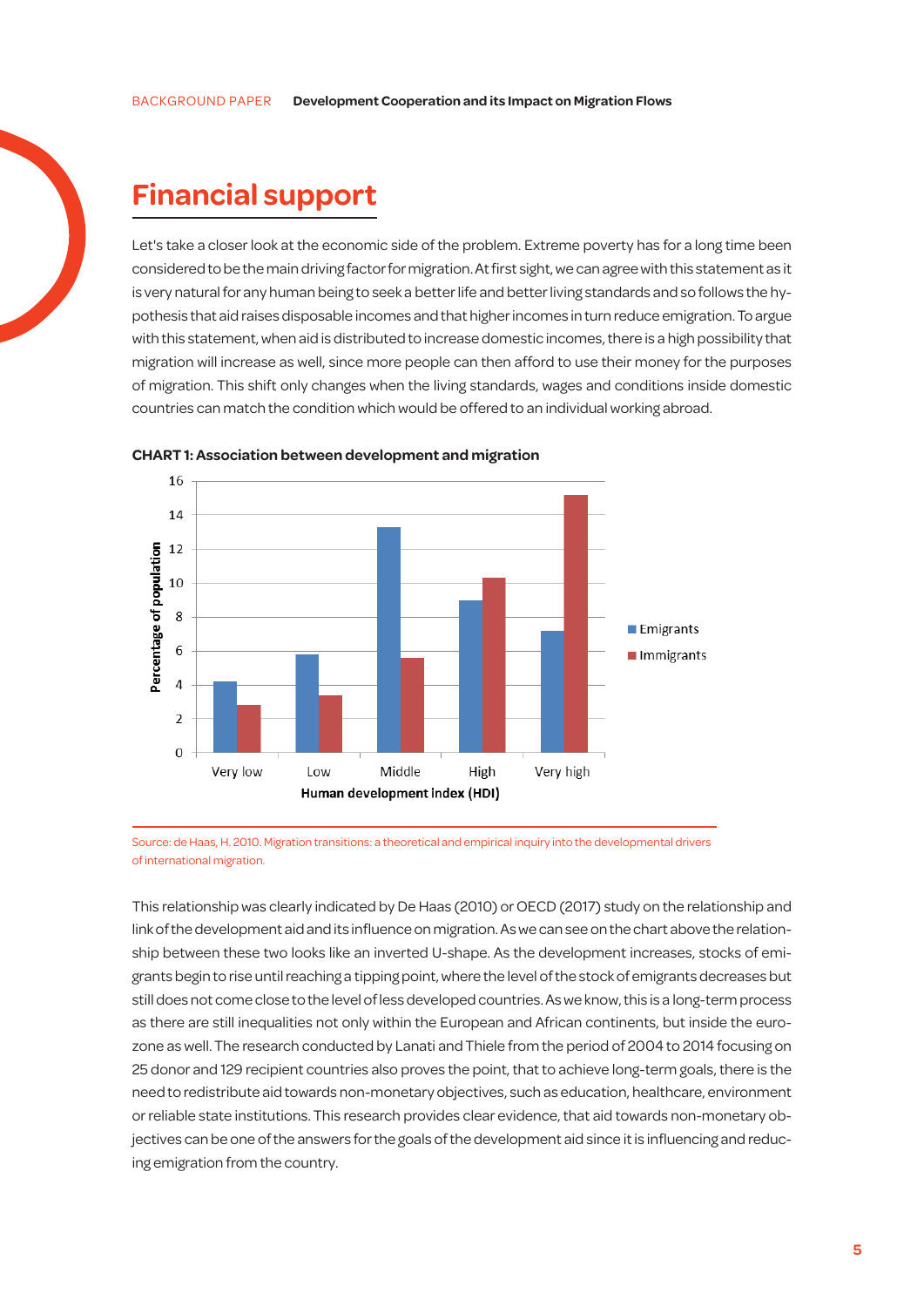#### **Influential Remittances**

There is also another way the financial situation of individuals living in donor states is being influenced and this is by remittances. Remittances are a stable and resourceful income, which brings higher amounts of external finances to the development countries than Official Development Assistance and Foreign Direct Investment as we can see in the chart below.





Migrant remittances are a significant income of migrant home countries. The opinion about the negative and positive impact of remittances differ from researcher to researcher. As for example authors such as Stojanov and Strielkowski (2013) assumed that remittances have a higher impact on raising of GDP per capita than foreign aid. Glystos (2002) had a different opinion, who assumed that remittances have both negative and positive effects on the domestic countries. The fact is that in some cases of smaller countries remittances can reach from one-third to one-half of the national income, which is the case for e.g. in Liberia or Tajikistan. The remittances are sent directly from individual to individual and they are basically personal funds, therefore governments cannot facilitate the flow, investment and expenditure of this money (Barne, Florina, 2019). The positive impact of the remittances is, that they are relatively steady and long-term in comparison with large-scale development projects, which often change their goals and focus. On the other hand since it is person to person transaction, the money is usually spent on daily consumption needs such as food, clothes, repayment of debts, which have no investment potentials, this is however shifting especially in the countries such as Latin America or Asia with money used for education, small businesses or other long-term goals. In addition, the remittances networks, which are created between donor and recipient countries, bilateral contacts created by humanitarian and development aid offers the recipient country valuable information on the donor country. Implementation of aid projects and sufficient information implies lower transaction costs for migrants, which has positive impacts in migration.

Source: Barne, D. Pirlea, F. 2019. Global Knowledge Partnership on Migration and Development (KNOMAD)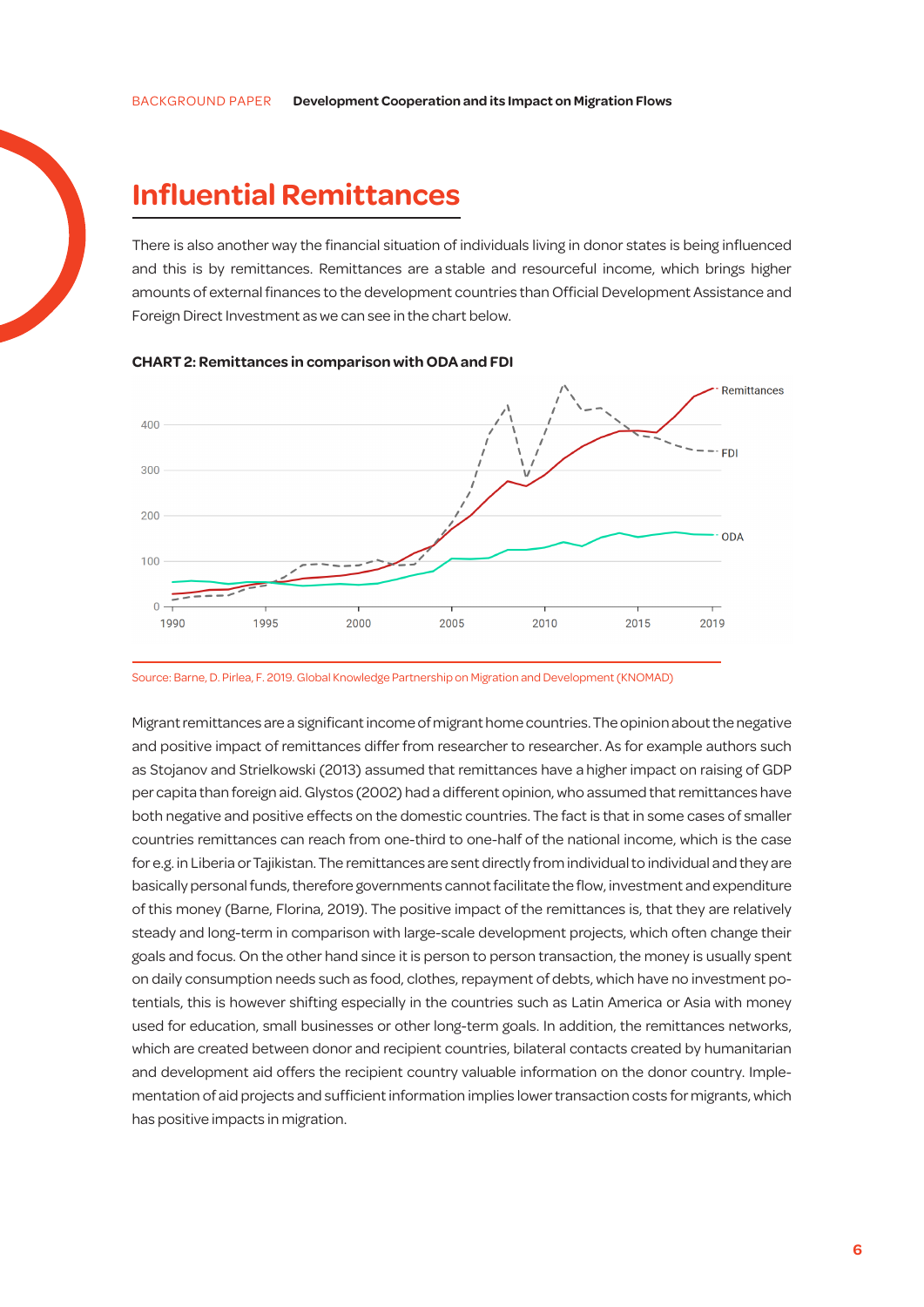#### **Humanitarian militarism**

The relationship between migration control and humanitarian and development aid is currently on the rise as a result of inability to control the migration flow coming to European states. New strategies, which are going "hand in hand" with the humanitarian and development priorities created so called humanitarian borders (De Lauri, 2018). Humanitarian borders are focusing on migration control outside of territories of single member states, supporting these borders with financial, technical and human resources. This led Europe to multiple border barriers, detention centres and shelters but also led them to intensify maritime and border control and deportations. The relationship between the humanitarian and patrol search lead to the dynamic model called humanitarian militarism, which allows the overlapping of search and police operations. An example of this humanitarian militarism can be the construction of the border between Bulgaria and Turkey in an attempt to stop the migration flow. However, borders and fences often displace migrants between borders resulting in many migrants getting stuck between the Turkish-Greek and Bulgarian-Turkish border. Securitization of EU politics currently leads to criminalization of migrants, forcing them to become a vulnerable labour force.

#### **Different approach**

As we mentioned at the start of the article there are countries, which did not fully cooperate with other member states of the EU during the migration crisis as it was expected. Visegrad countries were among the followers of the common European policies and tried to "fit in" with all the bigger players on the European level, 2015 brought hard changes in their behaviour. The Visegrad countries lacking the influence on shaping the policy on the European level became a cohesive group, which needed to be taken into account. Generally, it was surprising, that states campaigning mostly against accepting refugees into the European Union were the states which not such a long time ago were producing significant migration flows moving towards western Europe. In the case of Slovakia, the migration policy was highly influenced by the migration policy of the EU over the last couple of years setting up similar areas and striving to reach common goals. An interesting fact is, that even when the Slovak Republic was one of the states which declined the quotas, when presiding over the Council of the European Union as one of its priorities it defined sustainable migration and asylum policy with the aim to consolidate the asylum systems and also to harmonize the protection of external Schengen borders. Migration started to be a "hot" topic after the announcement of obligatory quotas. Political parties, which were very close to the forthcoming elections followed the directions of public opinion polls, which showed highly negative attitudes towards migrants in society. One of the key figure of this "hate" movement was undoubtably former prime minister of the Slovak Republic Robert Fico using words such as: *"We monitor every single Muslim in Slovakia"* or *"Islam has no place in Slovakia"*. This strategy paid well for the leading party, only partially, since the Slovak public were not directly influenced by the migration crisis, they got tired of the anti-refugee rhetoric constantly being repeated before the elections. However, one of the unpleasant results of the aggressive rhetoric directly influenced the votes for fascist ĽSNS party to gain entry into the Slovak parliament (Cuprik, 2016). After the elections the topic of the migration crisis has never been brought back to the fore in Slovakia in the same intensity as it was before the elections. Even though, one of the main points for the rhetoric of many political figures was that, the problem with migration should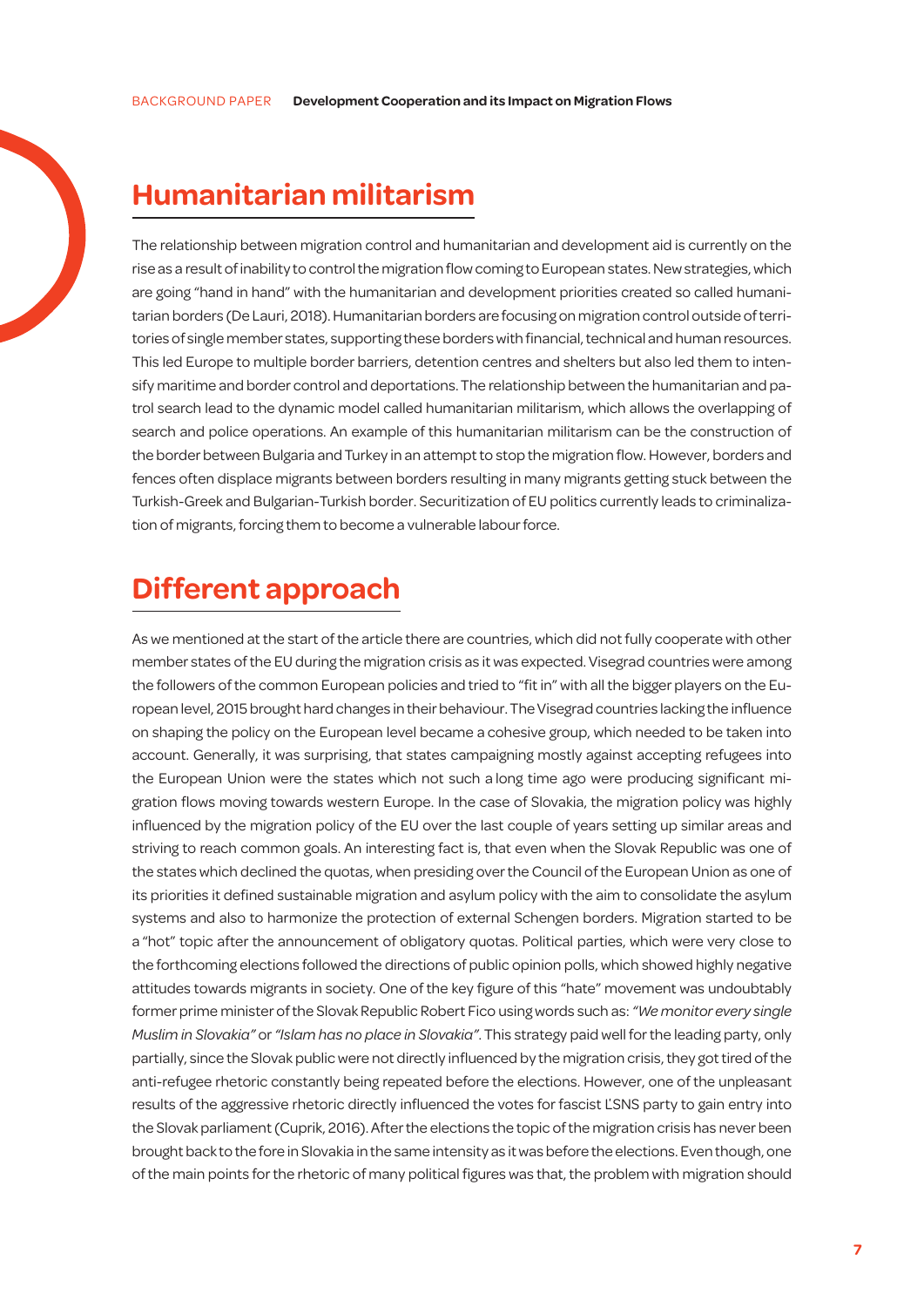be solved in the countries of origin, the fact is that the Slovak Republic is on the tail between donor states of ODA (only 0.13 % of GNI, while the average is 0.32 % of GNI) (Euractiv, 2016). This shows not only, that all the constructed "drama" about the migration crisis and its security and economic threats to Slovakia, was only a topic which should target electorate, but also that the support for the countries of origin is not taken seriously taking into consideration more trade and economy than development aid.

#### **Conclusion**

To be fair towards development and humanitarian aid, it is a well-known fact that ODA has been stagnating over the last couple of years. In the case of the Slovak Republic, although it is slowly increasing, with the current ODA 0,13 % of GNI it will be difficult to reach 0.33 percent of GNI in 2030 (MZV, 2020). Significant amounts of the aid under the humanitarian aid is used for those affected by the conflict and also to mitigate the influx of refugees to Europe. One of the real concerns of the current and future face of ODA is Donald Trump's presidency and Brexit, which could both influence the future of financing for humanitarian and development activities. That means that ODA, which is already highly depending on the European Union as its main donor can even intensify this dependency relationship, which could be high risk in the shadow of raising popularity of right-wing and extremist parties. The European Union is also starting to focus mostly on the functioning of humanitarian borders, preventing refugees and migrants coming through the borders of Europe. Even though European Union adopted in 2015 UN 2030 Agenda for Sustainable Development and the SDGs with the goal *"no-one should be left behind"* the panic created by the migration crisis led to taking many steps backwards in the development cooperation and migration control as well. The link between these two is clear and there is lack of data, research and evidence on how much each segment of the humanitarian or development aid influence positively or negatively the migration towards Europe. We can just assume, that the character and prediction about migration movements to the EU will have to be answered in the very close future.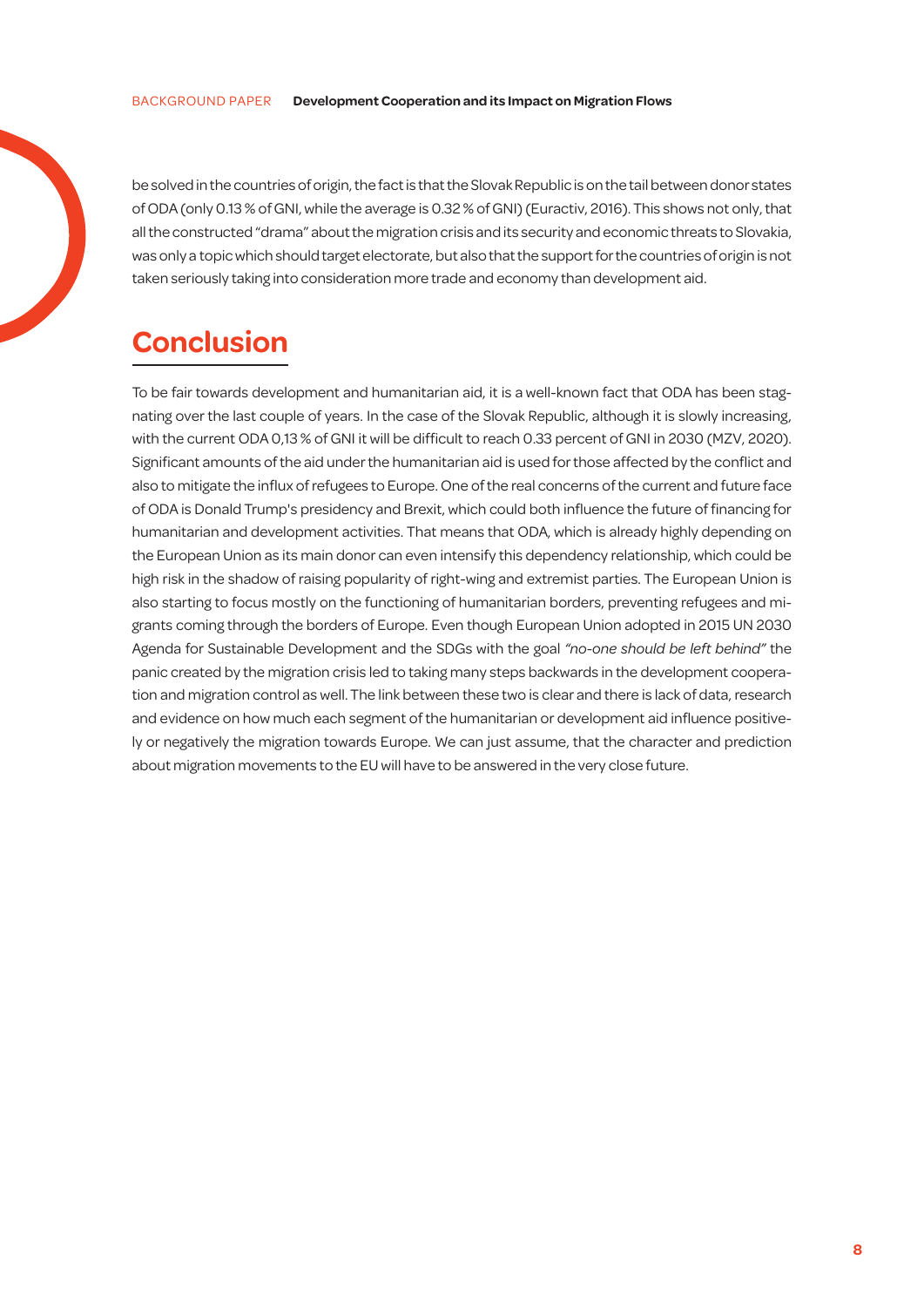#### **Literature:**

- **1.** Barne, Donna and Pirlea, Florina. "Money sent home by workers now largest source of external financing in low- and middle-income countries (excluding China)" *Data Blog.* July 2, 2019. https://blogs.worldbank.org/opendata/money-sent-home-workers-now-largest-source-externalfinancing-low-and-middle-income
- **2.** Cuprik, Roman. "Fico could be prosecuted for anti-Muslim statements" *Slovak Spectator*. January 12, 2016. https://spectator.sme.sk/c/20071550/fico-could-be-prosecuted-for-anti-muslimstatements.html
- **3.** De Haas, Hanns. "Migration transitions: Atheoretical and empirical inquiry into the developmental drivers of international migration" International Migration Institute. Accessed February 3, 2020. https://www.migrationinstitute.org/publications/wp-24-10
- **4.** De Lauri, Antonio. "Humanitarian borders: The merging of rescue with security and control" *CMI Brief* no. 11 (2018). https://www.cmi.no/publications/6705-humanitarian-borders
- **5.** Dennison, Susi. Shoshana, Fine and Gowan, Richard. "False moves: Migration and development aid" *European Council on Foreign Relations.* October 8, 2019. https://www.ecfr.eu/publications/ summary/false\_moves\_migration\_and\_development\_aid
- **6.** Euractiv. "Rozvojová pomoc je presmerovaná na migráciu" *Euractiv.* October 28, 2016. https://euractiv.sk/section/rozvojova-politika/news/rozvojova-pomoc-je-presmerovana-na-migraciu/
- **7.** Lanati, Mario and Thiele, Reiner. "The impact of foreign aid on migration revisited" Cadmus. Accessed February 12, 2020. https://cadmus.eui.eu/bitstream/handle/1814/46124/MWP\_2017\_05. pdf?sequence=1
- **8.** Mertanová, Katarína. "Rozvojová pomoc ako riešenie migrácie? Migranti svojim krajinám posielajú viac" *Euractiv*. January 3, 2018. https://euractiv.sk/section/rozvojova-politika/news/rozvojovapomoc-ako-riesenie-migracie-migranti-svojim-krajinam-posielaju-viac/
- **9.** Ministerstvo zahraničných vecí a európskych záležitostí Slovenskej republiky. "Strednodobá stratégia rozvojovej spolupráce SR na roky 2019 – 2023" Ministerstvo zahraničných vecí a európskych záležitostí Slovenskej republiky. Accessed February 1. 2020. https://www.slovakaid.sk/ sites/default/files/strednodoba\_strategia\_rozvojovej\_spoluprace\_sr\_2019-2023.pdf
- **10.** MINV. "Migračná politika SR s výhľadom do roku 2020" Ministerstvo vnútra SR. Accessed February 2. 2020. https://www.employment.gov.sk/files/slovensky/ministerstvo/integraciacudzincov/dokumenty/migracna\_politika.pdf
- **11.** Murínová, Jana. "Rozvojová pomoc sa môže realizovať efektívnejšie" *Prohuman*. September20, 2012. https://www.prohuman.sk/rozvojova-pomoc/rozvojova-pomoc-sa-moze-realizovat-efektivnejsie
- **12.** MZV. "Rozvojová politika SR". Accessed February 12, 2020. https://www.mzv.sk/zahranicna\_ politika/slovenska\_rozvojova\_spolupraca-rozvojova\_politika\_sr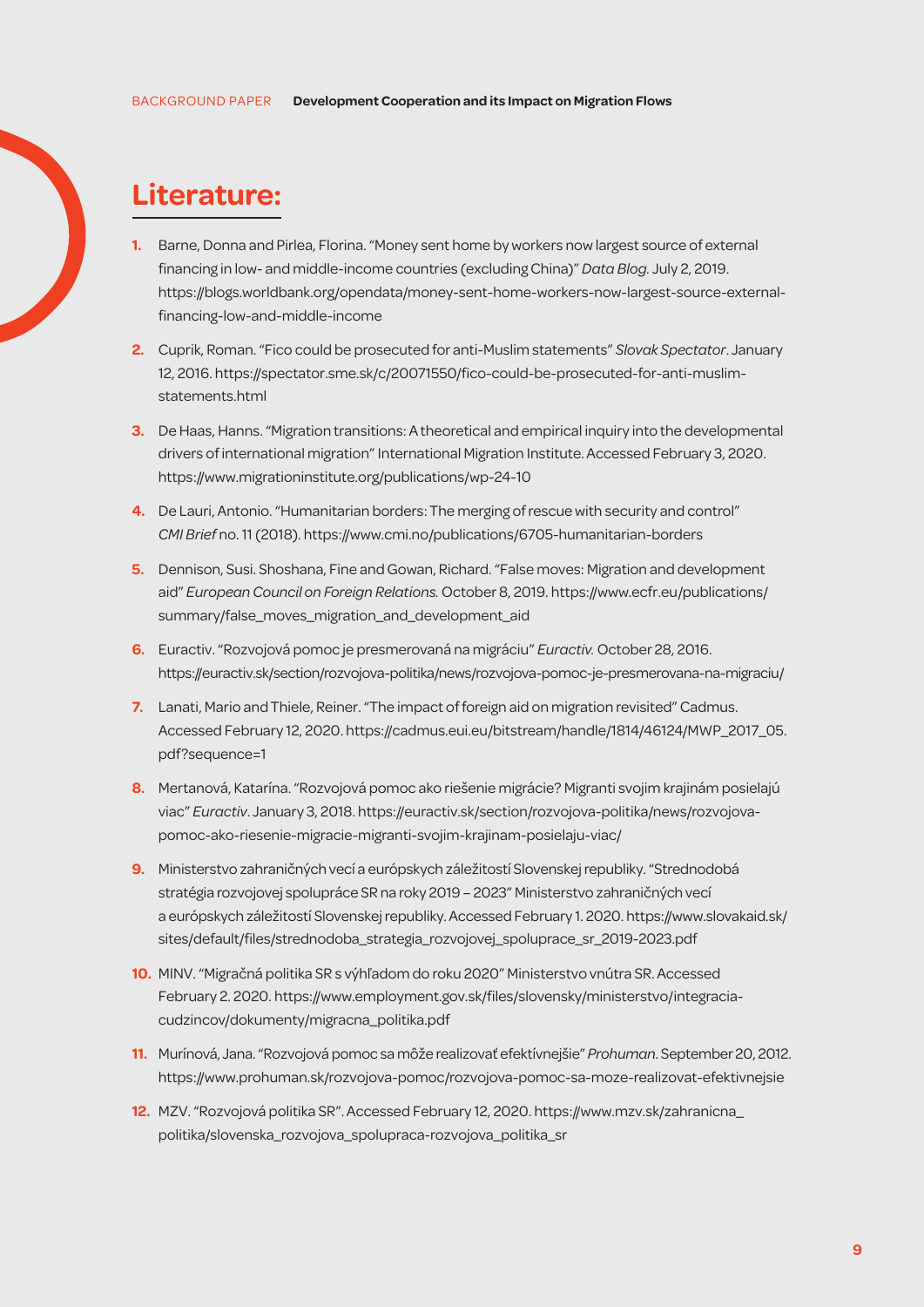- **13.** Pontis. "Môže byť migrácia užitočná pre rozvoj?" *Pontis Digest*. no. 1 (2016). https://www.nadaciapontis.sk/data/files/Pontis%20Digest%202016-01.pdf
- **14.** Siegel, Melissa. "Throwing development money at the 'migration problem' is it completely misguided?" Accessed February 15, 2020. https://www.merit.unu.edu/throwing-developmentmoney-at-the-migration-problem-is-it-completely-misguided/
- **15.** Thiele, Rainer. "Development aid alone will not reduce migration" Kiel Institute for the World Economy. Accessed February 20, 2020. https://www.ifw-kiel.de/publications/mediainformation/2019/development-aid-alone-will-not-reduce-migration/
- **16.** Viglašová, Mária. "Slovensko je stále málo aktívne v rozvojovej pomoci a stavia sa neúprimne k riešeniu príčin migrácie" *DenníkN.* January 12, 2020. https://dennikn.sk/blog/1711973/slovenskoje-stale-malo-aktivne-v-rozvojovej-pomoci-a-stavia-sa-neuprimne-k-rieseniu-pricin-migracie/